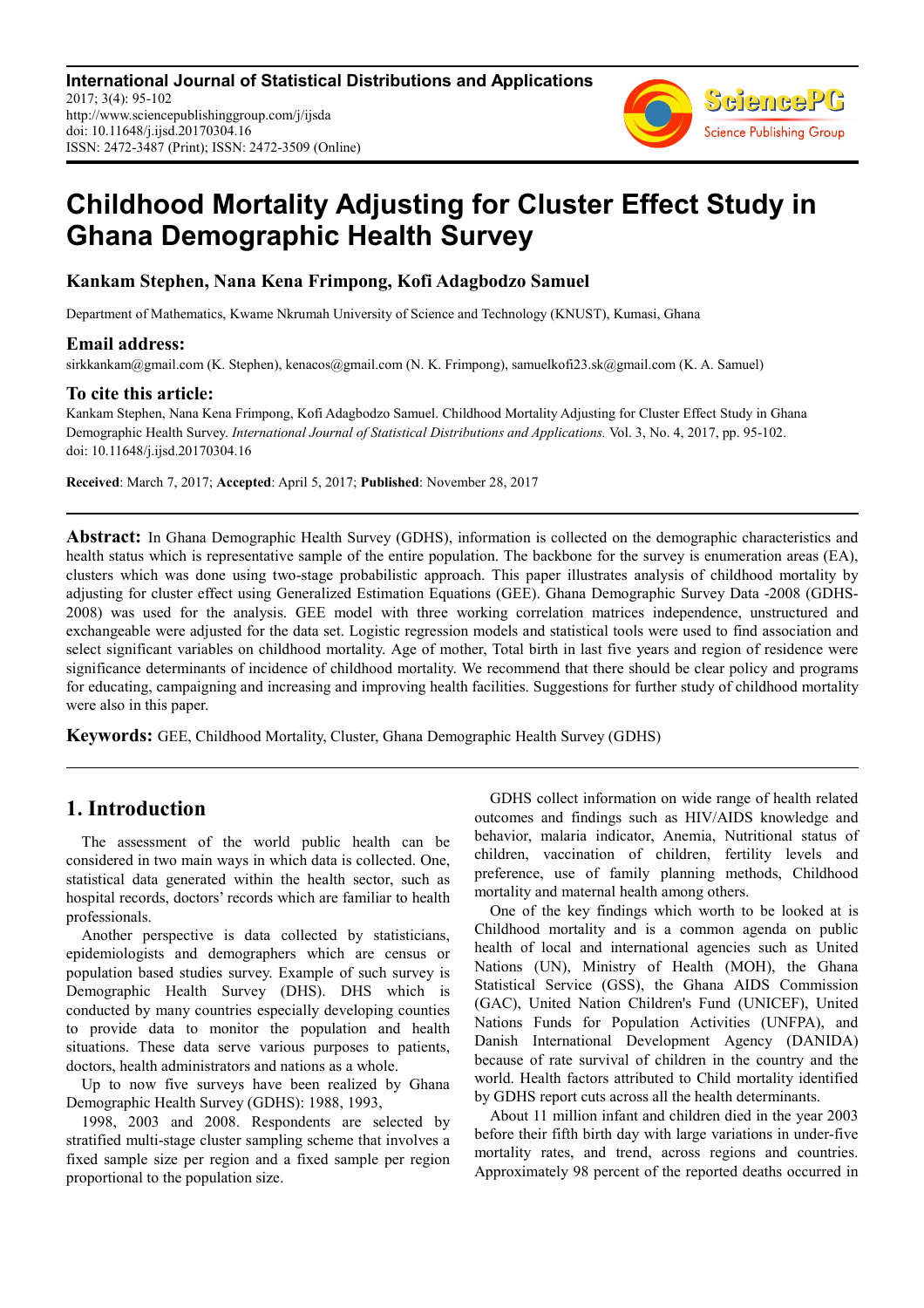developing countries according to United Nations report 2005. Overall child mortality rate in the world have decreased substantially over the years.

The latest estimates of under-five mortality from the UN Inter-agency Group for Child Mortality estimation (IGME) shows a 35 percent decline in the under-five mortality rate globally, from 88 deaths per 1,000 live births in 1990 to 57 in 2010. Over the same period, the total number of under-five deaths in the world has declined from more than 12 million in 1990 to 7.6 million in 2010.

Data from (GDHS, 2008) also showed that there is remarkable decline in the rate from 1988 when the conduction of the survey started to 2008 survey. Specifically, between 1988 and 2003 there was stagnant in decline but speedily decline in last five years to 2008.

The gain as expressed by many people was obtained due to the immunization, vaccination and programs by the Ministry of Health (Ghana) and its policies to fight communicable diseases such as diarrhea, measles, respiratory infections, malaria and others. Others too have attributed the recent decline to the implementation of the National Health Insurance policy of free maternal care in the year 2003.

This paper examines the health determinants; social and economic environment, physical environment and the person's individual characteristics and behaviours that adjusting cluster effects of child mortality at households' level, urban -rural and regional balances in Ghana.

#### *1.1. Statement of Problem*

Child mortality issue over the past two decades has been on the agenda of virtually every nation and is unfinished business. The major health interventions during the last decade have been focused on reduction in infant and child mortality, Millennium Development Goal (MDGs) United Nation (WHO, 2000).

Reduction in the rate got to do with directly looking at the contributing factors of child mortality and how data collected is analyze. These factors are not uniform across the country; it may vary from households, villages, towns and regions.

Though some progress has been made in improving child survival, however, the child mortality rates are still high in Ghana and many developing countries. Child death can be concentrated or clustered at the level of mother or family, household, community and region.

 The backbone of GDHS survey is based on enumeration area (EAs) that is clusters where death is concentrated. The data from the survey were collected on the same unit across successive cluster in a given period. If this correlation is not taken into account the standard errors of the parameter estimates will not be valid and hypothesis testing results will be non-replicable. Hence in making analysis or modeling using GDHS the cluster effect must efficiently be accounted, for accurate estimates and proper analysis.

#### *1.2. Objective of the Study*

The ultimate objective is to examine childhood mortality

adjusting for Cluster effect.

Specific Objectives:

a) Evaluate the determinants of childhood mortality

b) To asses if there is cluster effect

## **2. Literature Review**

Many scientist and researchers all over the world have studied and written papers on infant and child mortality and have come out with many different results of vital importance to the health population. Some of them many years ago, others are recently and some are still on the table of study. These consist of study of various health determinants and its impacts or effects on infant and child mortality.

Child Mortality is defined as probability of dying between first and fifth birthday and suggested that there are interrelated, complex and enormous factors varies linearly to child mortality (Rafiqul, Moazzem, Mizanur, & Mosharaf, 2013) cited in (Mitra and Associate, 2005).

Most of the previous studies have shown significant association between socio-economic and demographic factors as determinants of childhood mortality. For instance the researchers (Hosseinpoor, 2005), (Hill & Mahy, 2001) and (Ogada, 2014) studied infant mortality; (Hobcraft, 1992), (Becares, Cormack, & Harris, 2013) looked at determinant of childhood mortality. Biological factors and environmental factors effect on under five were also examined by (Becher, 2010) and (Mutunga, 2004). They all did their studies through making use of survey or censuses data.

From the theory of child mortality, (UNICEF, Technical Report: State of Children, 2009) of data and methodology stated mortality among young children can be subdivided by age group which is defined as Neonatal mortality (During the first 28 days of life), Infant mortality (between birth and exact 1 year), post neonatal mortality (at ages 1month to 11 months), Child mortality (at age 1 to 4 years) and Under-five (between birth and exact age 5). The mortality of much concern here is under five mortality which encompasses all the mortality divisions.

The under -five mortality rate, often known by its acronym U5MR or simply as the child mortality rate, indicates the probability of dying between birth and exactly five years of age, expressed per 1,000 live births.

Concerning the trend, Ghana is among many countries that were on truck in 2010 to achieve millennium Development Goal 4, but progress needs to accelerate in several regions particularly in the southern Asia and sub-Saharan Africa (UNICEF, Tracking Progress on Child and Maternal Nutrition, 2010)

From the Child Mortality Report (2015), mortality rate has fallen more sharply in richer developing countries indicating a remarkable declined relatively slow compared to other developing countries like Rwanda where child mortality was 85 deaths per 1000 births in 1987 to 92 but now 62 in 2002 to 2007. But in Ghana over the last four decades, the level of child mortality in Ghana has declined substantially, from about 200 deaths per 1,000 live births in the early 1970s, to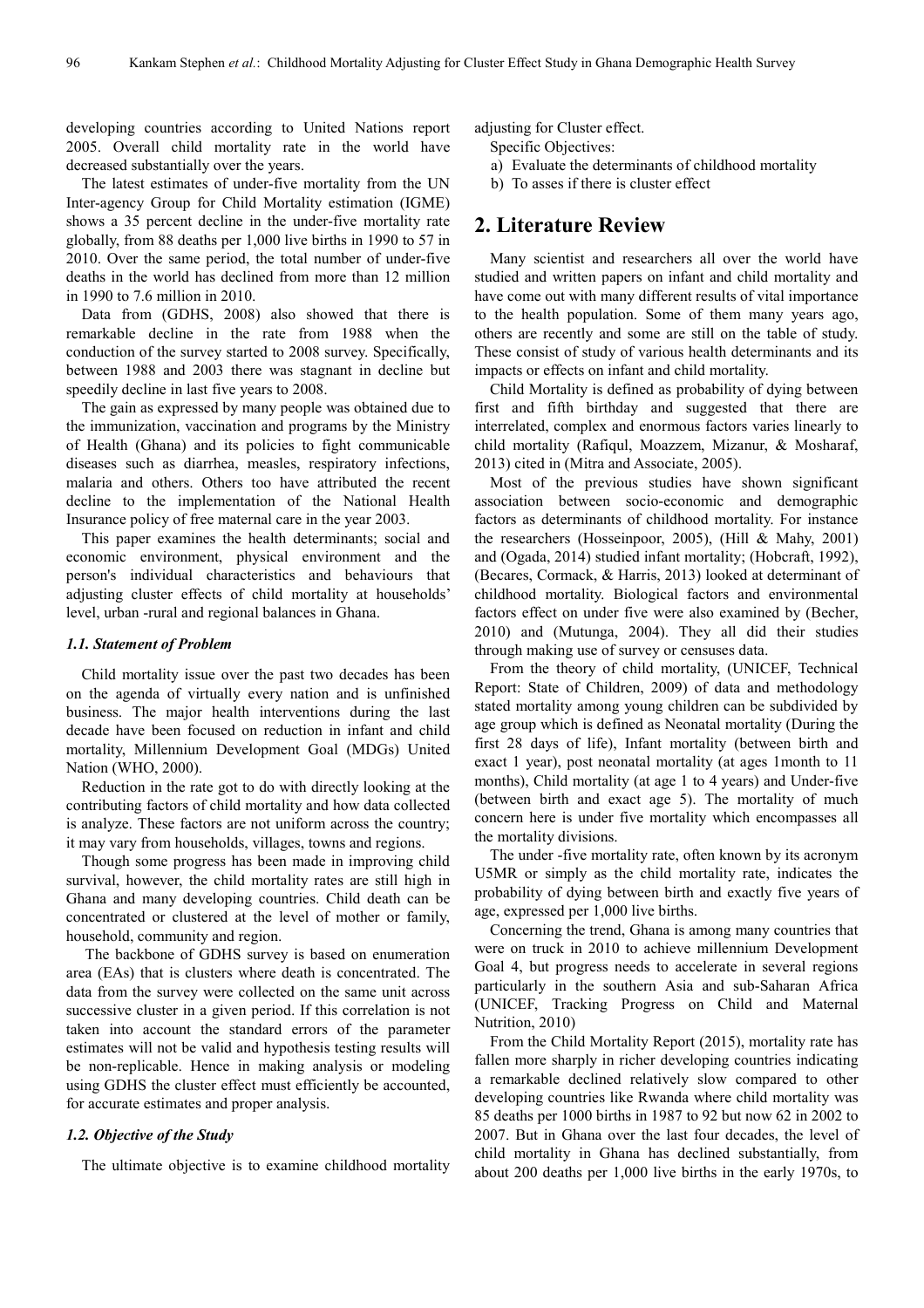under 120 deaths per 1,000 live births in 2003 and 80 deaths per 1000 life birth (GDHS, 2008). These summary figures tend to conceal a great degree of variability among the districts of the region and the various regions.

Few studies have investigated child mortality in Ghana with most of them using data from GDHS. It is recommended that many of these studies identified some of the socio-economic, bio-demographic, household and environmental factors associated with child mortality. These studies utilized analytical models that assumed child death to be independent and randomly distributed across families, households, communities and district (Das Gupta, 1990) and (Sastry, 1997)

In Ghana, specifically Kintampo in Brong Ahafo region a study was conducted (Obed, Owusu, & Nartey, 2010) did considerably well, to test for the existence of statistically significant clusters of childhood mortality within the Kintampo Health and Demographic Surveillance System (KHDSS) between 2005 and 2007.

With respect to determinants (Akoto & Tambashe, 2000) in their study of socioeconomic inequalities of infant and child mortality among urban and rural areas in sub-Saharan Africa used logistic regression (multivariate)identified six major determinants of child mortality in sub-Saharan Africa as place of residence, mother's education, mother's age, immediate environment, mother's work status and mother's religion. Place of residence they explained as in the case of child mortality, the impact of urban-rural settings varies in the different countries.

In a similar study by (Espo, 2002) in Malawi apply logistic regression to assess association between morbidity and number of linear or dichotomous environmental independent variables. The Kruskall Wallis non-parametric independent sample test and cross- tabulation with chi-square test for statistical significant are employed. The result indicates that source of drinking water and sanitation facilities were strong predictors of infant mortality.

Moreover (Singh & Tripathi, 2013) investigated the effects maternal factors contributing to under-five mortality specifically individual, household and cluster socioeconomic characteristics using multilevel model approach and examine their respective influence on both determinants of child mortality as well as under nutrition.

A study by (Jacoby & Wang, 2003) on their part examines the relationship between child mortality and morbidity and quality of the household and community environment in rural and urban china using a completing risk approach. They indicated that higher maternal education levels reduce child mortality and female education has strong health externalities (i.e. controlling for other factors, a child living in a neighborhood with more educated mothers has about 50% lower mortality risk). Also access to safe water and sanitation, and immunization reduce child mortality incidence in rural areas, while access to modern sanitation facilities (flush toilets) reduces diarrhea prevalence in urban areas and thus reduce child mortality.

Analysis of childhood mortality in West Africa by (Balk &

Neuman, 2003) based their analysis on DHS data and linked information from a variety of spatial data source from ten West African countries namely; Benin, Burkina Faso, Cameroon, Cote d'voire, Ghana, Guinea, Mali, Niger and Senegal. They discover that source of water becomes more important as the child is weaned. Surface water clearly is inferior to piped water. Thus, they concluded that the impacts of most country level difference become insignificant when household and spatial characteristics are included.

With regards to risk or proximate determinants, (Mosley & Chen, 1984) in early years identified intermediate variables affecting childhood mortality which is known as proximate determinants as a sequence of socio economic and biological forces on mother's health that influence the outcome of her pregnancy. The adverse outcome of this sequence of events is usually the delivery of premature, low birth weight or sick neonate.

In Bangladesh, (Rafiqul, Moazzem, Mizanur, & Mosharaf, 2013) identified that demographic factors such as sex, multiple births and previous child death are associated with a high risk of infant death. Infant boys, especially during the neonatal period, have a higher risk of death than females. Early infant death is also significantly higher for multiple births, mainly because multiple births are most likely to be premature and/or low birth weight. If more than one birth survives delivery then there is competition for breast milk and the mother's resources.

In the US the infant mortality rate of black infants is twice that of white infants Mac Dorman and Mathews; US Department of Health and Human Services, 2000. These differences also exist among other racial and ethnic groups.

Also (Wang, 2003), using the results of 2000 Ethiopian DHS examines the environmental determinants of child mortality by running three hazard models. The estimation results show that children born in rural areas face much higher mortality risk compared with those born in urban areas. Ethiopia is characterized by severe lack of access to basic environmental resources and strong statistical association is found between child mortality rates and poor environmental conditions.

Regarding the association between socio-economic status and child mortality (Kanmiki & Bawah, 2014) explained that education can contribute to child survival by making women more likely to marry and enter motherhood later and have fewer children, utilize prenatal care and immunize their children. The results also, however, showed mysterious conclusion that effect of maternal education on child survival is weaker in sub-Saharan Africa. Similar findings have been reported elsewhere (Abuqumar, Danny, & Fred, 2010).

The research work of (Singh and Tripathi, 2013) in assessing maternal factors contributing to under-five mortality in India found that child's gender is risk factors of birth order 1 and 5 information regarding complications in pregnancy.

From (Manda, 1999) cited in (Johanna, 2016) came out with the fact that unlike the endogenous maternal and demographic factors that substantially increase child's risk of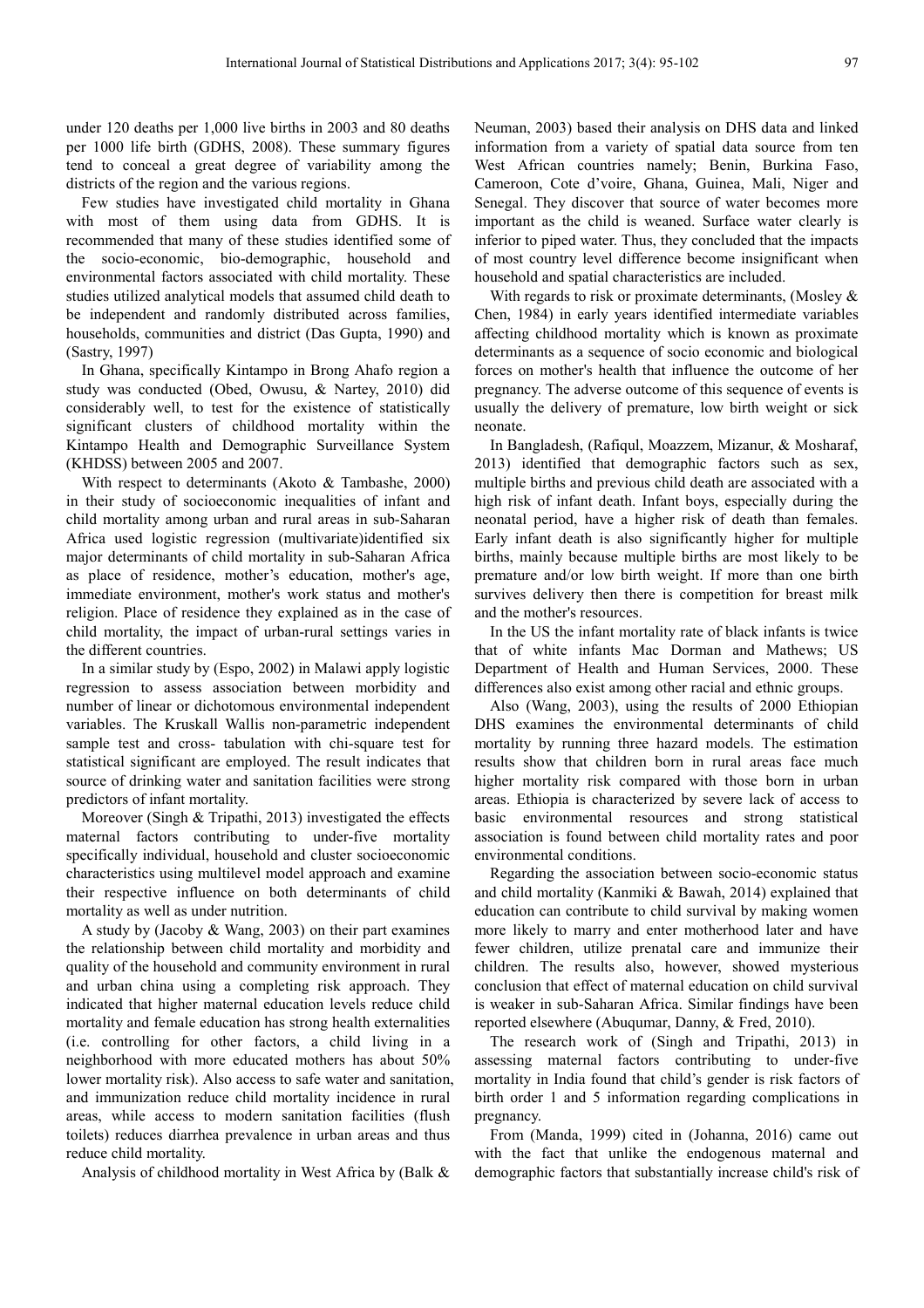death, the effects of socio-economic variables are enhanced as the child gets older. The reason usually cited for this is that a greater proportion of child deaths between age 1 and 4 years are due to exogenous factors over which parents potentially have control.

In Kenya, (Hill & Mahy, 2001) reported an inverse relationship between mother's educational level and economic status (wealth index) on child mortality. While for the relationship between urban/rural residence and child mortality, urban areas showed higher mortality risks than rural, but when adjusted for HIV prevalence, child mortality was lower in urban areas.

(Heisler, 2012) have argued that the high infant mortality rate reflects racial and ethnic disparities, as evidenced by racial differences in infant mortality. Others suggest that the high infant mortality rate may reflect variation in a number of health system characteristics, such as the adequacy of public health services and the availability of health care for women and infants (Yeboah, 2014)

The household environment, measured by factors such as source of drinking water and toilet facilities, provides important determinants covering with older children's chances of survival. These factors are important not only for their direct effect on child survival, but because they may also indicate the overall resource level of a child's family.

## **3. Methodology**

#### Design of the Study

GDHS 2008 used in this study is a household based survey which is national representative. The sampling of households and respondents were done with World Health Organization (WHO) guidelines and frame construction from Ghana Population and Housing (GPH, 2000) census. The sampling design is a probabilistic two-stage sampling. The first stage is where enumeration areas (EAs) are randomly selected with probability proportional to their size.

In all 412 sample EAs points or clusters were selected from all the 10 regions of Ghana which is political administration of the country in consideration of rural and urban separation.

The second stage of the selection involve sampling of thirty households within the selected clusters (EAs) which were randomly selected with equal probability and sample weight are assigned to individual. A total of 12,323 households were collected from the 412 clusters except one which is due to security reasons.

*Dependable Variable* 

The outcome variables (Childhood Mortality) are all children below or equal to the age of five live birth status. Those alive recorded as 0 and dead as 1.

#### *Explanatory Variable*

This study used variables available in the GDHS, 2008 data. These include socioeconomic, demographics and health outcome predictors (biological variables). They are classified as follows: Socio-economic: maternal education level, mother's occupation, type of residence (urban and rural) and

wealth index.

Demographic variable: age of mother at birth, age of mother at first birth, sex of the child, region or district or community of residence, ethnicity and religion. Biological (health outcomes predicting variables): birth order, birth size, breast feeding, previous birth, interval and place of delivery.

#### *3.1. Models Used for Analysis*

The data from GDHS-2008, where women were questioned about their children birth for the period in the enumeration areas were edited for consistency. The variables obtained from the respondents were tabulated in frequency distribution table in excel software and imported to SAS for further analysis.

Due to the nature of the data being health related, statistical and biological consideration were taking in the choice of the variables. Frequencies of the dependent variable with independent variable were display from the SAS frequency count which gives percentages and counts for simple description. The univariate, bivariate and multivariate were conducted.

In the univariate, Cochran-Mantel- Hansen test was performed on the ordinal variables as against the response variable, to test for linear trend. Summary statistics and spearman correlations were reported on continuous variables. The variables were also tested using bivariate analysis to examine the relationship between the selected variables and childhood mortality. This was done using simple logistic regression of calculating odd ratios.

Under multivariate analysis, stepwise backward and forward technique were used to spontaneously select variables that are significantly associated with childhood mortality and their pair wise interaction terms were check if they showed significance. Finally variables that showed significance were used.

The assumption under Ordinary least square (OLS) regression will be violated since the responses are correlated. The effect of ignoring correlation will make the standard error of the estimates being underestimated for between subject and overestimated within subjects. In taking into account correlation, Generalized Estimation Equation (GEE) was used to analyze the data with working correlation matrices. It has the strength in marginal expectation of the dependent variable as a linear function of explanatory variables.

#### *3.2. Introduction to Generalized Estimation Equations (GEE)*

Generalized estimating equations (GEEs) represent an extension of the generalized linear model (GLM) (Hogan et al, 2009) to accommodate correlated data. GEE was first introduced by (Zeger & Liang, 1986) have become very popular in the biological, epidemiological, and related disciplines, yet remain less known in the educational and social sciences (McCullagh & Nelder, 1989).

GEEs provide a general framework for the analyses of continuous, ordinal, polychotomous, dichotomous, and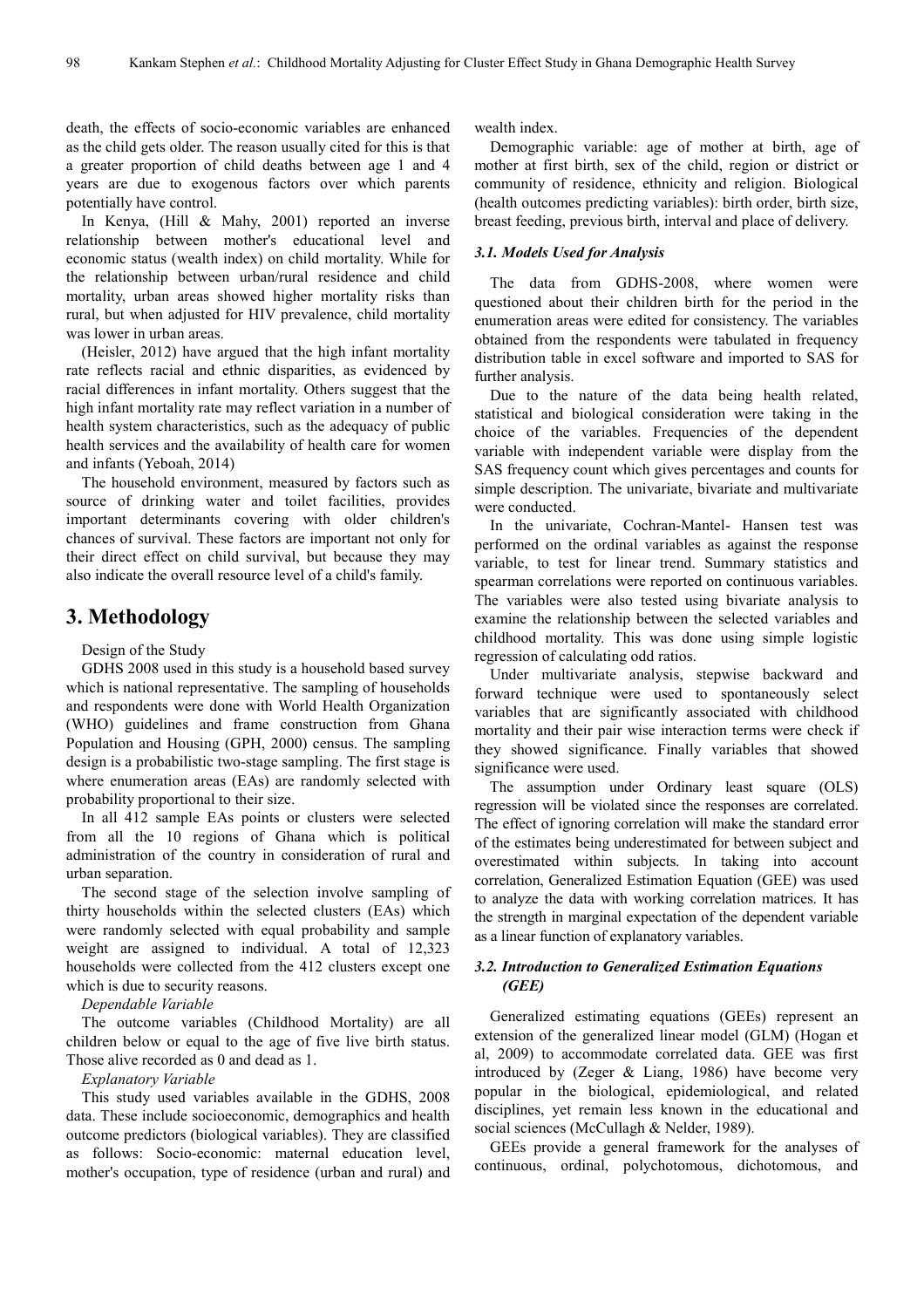count-dependent data, and relax several assumptions of traditional regression models.

#### *3.3. GEE Model Building*

The data for the whole study can be classified into a number of different groups called clusters. This consist of 412 clusters contains multiple observations. The key feature of these clustered data is that the observations within a cluster are more similar than observation from different cluster.

The geographical location of the clusters clearly indicates observations are more alike example in terms of health facilities and their conditions. The fact that the observations within a cluster are more alike than from different clusters induces the correlation between observed variables within the same cluster. But observe variables from different clusters are independent.

Let

$$
Y_i = (Y_{i1}, Y_{i2}, Y_{i3} \dots \dots, Y_{ij})
$$
 (1)

be a vector of responses from n clusters example EAs, with j observations the *ith* cluster = 1,2,3, ..., *n*. For each  $Y_{ij}$  a vector covariate  $X_{ij}$  is available which possibly contains an intercept. The data can then summarized to the vector $Y_i$  and matrix  $X_{i} = (X_{i1}, X_{i2}, X_{i3}, \dots, X_{ij})$ 

The pair  $(Y_{ij}, X_{ij})$  are assumed to be independently identically distributed. From GLM which allows flexibility in modeling mean and variance structures give the model for mean structure as  $E(Y_{ij}/X_{ij}) = g(\beta X_{ij})$  where g is non linear response function and  $\beta$  is unknown  $P \times 1$  parameter vector we are looking for. Here the inverse of  $g(g^{-1})$  can be termed as the link function, considering the conditional model which is also termed as dependence model.

$$
E(Y_{ij}/X_{ij}) = g(X^{1}_{ij} + Z_{1}Y_{ij})
$$
 (2)

where *ijth* response within the same cluster. And for random effect model also mixed model is also mixed models  $E(Y_{ij}/X_{ij}) = g(X^1_{ij} + Z_1 \gamma_{ij})$  follow some distribution F. GLM gives important relationship between mean and variance as

$$
V_{ij} = V(Y_{ij}/X_{ij}) = h(\mu_{ij})\emptyset
$$
\n(3)

where h is the variance function and  $\phi$  is the dispersion parameter.

A situation where a specific univariate exponential family can be assumed such as Binomial, Poisson or Gamma distribution variance function can be determine by assumption. The variance function for binomial  $h(\mu_{ij}) =$  $\mu_{ij}(1-\mu_{ij})$ 

Poisson identity 
$$
h(\mu_{ij}) = \mu_{ij}
$$
 and  $h(\mu_{ij}) = 1$  for normal

If the observations are independent, the maximum likelihood method is used to estimate parameter. The maximum likelihood equation is obtained by finding the derivative of the Log-likelihood function with respect to  $\beta$  and equate to zero.

Given the mean  $\mu_{ij}$  and variance structure  $V_{ij}$ , estimating equation is formed. The GEE estimator of  $\beta$  is the solution of

$$
\sum_{i=0}^{N} D'[V(\hat{\alpha})]^{-1} (Y_i - \mu_i)
$$
 (4)

where  $D = \frac{\partial \mu_i}{\partial \beta}$  is the diagonal matrix of the first order derivative  $D_i$  matrices and  $Y_i$  vectors for D and Y respectively. And  $\mu_i$ <sup>0</sup> is a vector of  $\mu_{ij}$  with  $\hat{\alpha}$  which is a consistent estimate of  $\alpha$ .

The correlation matrix of  $Y_i$  can be modeled as

$$
V_i(\alpha) = \varphi A^{\frac{1}{2}} R_i(\alpha) A^{\frac{1}{2}}
$$
 (5)

where  $R_i(\alpha)$  is working correlation matrix fully specified.

The specification of the working correlation matrix account for the form of within subject correlation of responses on dependent variables. One of the aims of this paper is to find out whether using different working correlation matrices for estimation would affect the estimates and SEs substantially. Various types of working correlation exist, but three of them have been used here for the study. Namely independent, Exchangeable (Compound Symmetry) and Unstructured (no specification)

*Independent* 

The independence model adopts the working assumption that the repeated observations for a subject are independence. It assumes that there are households and is the same resulting parameter estimated are the same.

Consider a  $4 \times 4$  matrix; Independent correlation matrix can be illustrated as

| R |                                                         | $\overline{0}$ | $\bf{0}$       | $\ket{0}$      |
|---|---------------------------------------------------------|----------------|----------------|----------------|
|   |                                                         |                | $\overline{0}$ | $\overline{0}$ |
|   | $\begin{bmatrix} 0 & 1 \\ 0 & 0 \\ 0 & 0 \end{bmatrix}$ |                |                | $\overline{0}$ |
|   |                                                         |                | $\overline{0}$ |                |

*Exchangeable (Compound Symmetry)* 

The exchangeable working correlation specification makes the constant correlation between any two measurements within a subject.

$$
Coorr(Y_{ij}, Y'_{ij}) = \begin{cases} 1, \dots, \dots, j = j' \\ \alpha, \dots, \dots, j \neq j' \end{cases} R = \begin{pmatrix} 1 & \alpha & \alpha & \alpha \\ \alpha & 1 & \alpha & \alpha \\ \alpha & \alpha & 1 & \alpha \\ \alpha & \alpha & \alpha & 1 \end{pmatrix}
$$

#### *Unstructured (No Specification)*

There is  $t_i(t_i-1)/2$  parameters to be estimated when the correlation matrix is completely unspecified under this, it the most efficient estimator for  $\beta$  but useful only where there are relatively few observation terms or conditions.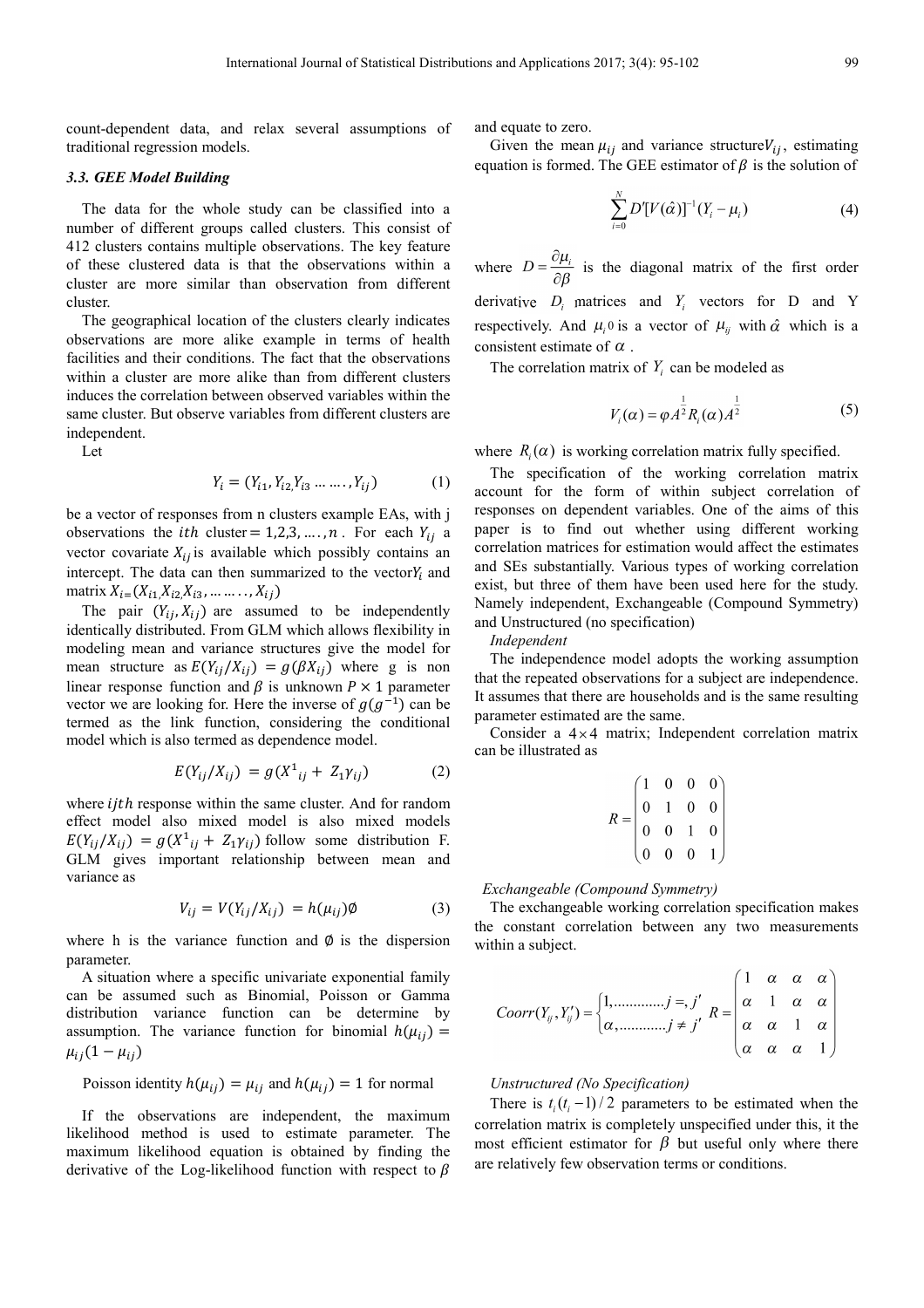$$
Coorr(Y_{ij}, Y'_{ij}) = \begin{cases} 1, \dots, \dots, j = j' \\ \alpha_{ij}, \dots, \dots, j \neq j' \end{cases} R = \begin{pmatrix} 1 & \alpha_{21} & \alpha_{31} & \alpha_{41} \\ \alpha_{21} & 1 & \alpha_{32} & \alpha_{42} \\ \alpha_{31} & \alpha_{32} & 1 & \alpha_{43} \\ \alpha_{41} & \alpha_{42} & \alpha_{43} & 1 \end{pmatrix}
$$

# **4. Results**

#### *4.1. The Descriptive Data Analysis of the Study Variables*

The frequency count shows there were 2,137 respondents of which 349 have ever experienced child death representing 16.33% and 1,788 have never experience death during the half year period representing 83.67% given Childhood mortality as 83.67 %.

In the have years to 2008 many women give birth to one child which constitute 64.9 % (1,387 children) of the entire women who gave birth.

Most of the respondents live in rural area of small villages. The frequency count also indicate that only 2.25% of the mothers have higher, 37.8% with secondary, 23.75% primary and 36.21% with no education. As this can be implied from those that cannot read and write is as high as about 70%.

The main occupation among the respondents was agricultural related and 37.13% gave birth at home but there was a remarkable percentage which gave birth in government hospital or polyclinics of 38.05%. The wealth index also accounts for more than half of the respondent being poor (51.66%), 17.45% middle 18.6% richer and 12.73% richest.

And very few of about 0.33 % (7 respondent) had given birth 4 times where most of them experience child death. There is also indication that those with few births like just one in the period experience less child death (8.47%). It also attest to the fact that Akan is the major ethnicity in the country.

Though Ashanti region recorded the highest birth during the period and upper east least, Ashanti region recorded highest child survival (12.69%) with upper east have the highest child death (2.48%) and Volta region have the least death of 0.7% Most of the women came from Ashanti region (14.74%) which is followed by northern region (14.32%) with the least coming from Volta and upper east regions.

From tables 1 and 2 all the three childhood mortality determinants were significant at 5% level of significance under independent working correlation assumptions.

However categorical variable, region of residence recorded non- significant for all the separate regions and western region recording 0 parameter and standard error for both empirical also known as sandwich or robust estimator and model- based also naive estimator which the reference variable by default for the regions.

The tables also give the analyses of GEE parameter estimates of model-based and empirical standard errors. The intercept (-4.3930) and independent variables parameter estimates are the same under both models but have marginal differences in the standard errors. This may give an indication of the fact that the data set needed to be modeled with correlation in mind.

When exchangeable assumption is applied the parameter estimates and standard error estimates for empirical and model-based are approximately the same. The estimated intercept, age of respondent and total birth -4.3955, 0.0487and 0.5722 respectively are the same. But the standard errors showed marginally difference.

The working correlation constant reported is 0.001853 from working correlation matrix but no inference can be made as is treated as nuisance.

The tables 1 and 2 also give the summary results of GEE family of models for the three working correlation specification. It gives the estimates of parameters, standard errors and pvalues from empirical and model - based estimates.

The estimated coefficients from the three GEE models were marginally close at statistically significant at 5% levels. This attests to the claim by (Zeger and Liang, 1986) that closeness of the measures for comparison and their consistency are expected when working correlation is misspecified. The estimated coefficients of the three models for the variables differ at only second decimal digit which is trivial.

In general, all the estimated coefficients separately for region of residence have positive effects on childhood mortality except two regions, Greater Accra and Volta regions which have negative effects and all are not significant. Age of respondent and total birth estimated coefficients showed positive effects and highly significant.

#### *4.2. The Summary Estimates For GEE Models*

|  | <b>Table 1.</b> Estimated Coefficients, Standard Errors and P- values of Working Correlation Model (Empirical Based). |
|--|-----------------------------------------------------------------------------------------------------------------------|
|--|-----------------------------------------------------------------------------------------------------------------------|

| <b>Parameter</b>         | <i>Independent Estimate, SE (P-Value)</i> | <i>Exchangeable Estimate, SE (P-value)</i> | Unstructured Estimate, SE (P-Value) |
|--------------------------|-------------------------------------------|--------------------------------------------|-------------------------------------|
| Intercept                | $-4.3930, 0.38816$ (<0.0001)              | $-4.3955, 0.3817 \approx 0.0001$           | $-4.3490, 0.3793$ (<0.0001)         |
| Age of Respondent        | $0.0486, 0.0080 \, (<0.0001)$             | $0.0487, 0.0080$ (<0.0001)                 | $0.0480, 0.0079$ (<0.0001)          |
| Total birth in last 5yrs | $0.5716, 0.0995$ (<0.0001)                | $0.5722, 0.995 \approx 0.0001$             | $0.5566, 0.0961$ (<0.0001)          |
| Ashanti                  | 0.2715, 0.2714 (0.3170)                   | 0.2705, 0.2712(0.3186)                     | 0.2677, 0.2710 (0.3233)             |
| Brong Ahafo              | $0.2715, 0.3066$ (0.3416)                 | $0.2904, 0.3065$ (0.3434)                  | $0.2837, 0.3056$ (0.3533)           |
| Central                  | 0.5898, 0.3370 (0.0800)                   | $0.5888, 0.3367$ (0.0804)                  | $0.2837, 0.3056$ (0.3533)           |
| Eastern                  | $0.4172, 0.3524$ (0.2365)                 | $0.4154, 0.3521$ (0.2382)                  | $-0.2670, 0.3308$ (0.4196)          |
| Greater Accra            | $-0.2720, 0.3314(0.4117)$                 | $-0.2723, 0.3311 (0.4110)$                 | 0.8344, 0.2636 (0.0015)             |
| Northern                 | $0.8344, 0.2984$ (0.0663)                 | 0.8322, 0.2661 (0.0018)                    | 0.8344, 0.2636 (0.0015)             |
| <b>Upper East</b>        | $0.5481, 0.2984$ (0.0663)                 | $0.5470, 0.2985$ (0.0669)                  | $0.4241, 0.3502$ (0.0004)           |
| Upper west               | 0.9737, 0.2921 (0.0009)                   | 0.9729, 0.2921 (0.0009)                    | 0.9712, 0.2855 (0.0007)             |
| Volta                    | $-0.3406, 0.4064$ (0.4020)                | $-0.3412, 0.4063$ (0.4011)                 | $-0.3396, 0.4017(0.3979)$           |
| Western                  | $0.00000, 0.0000$ (.)                     | $0.00000$ , $0.0000$ (.)                   | 0.00000, 0.0000(.)                  |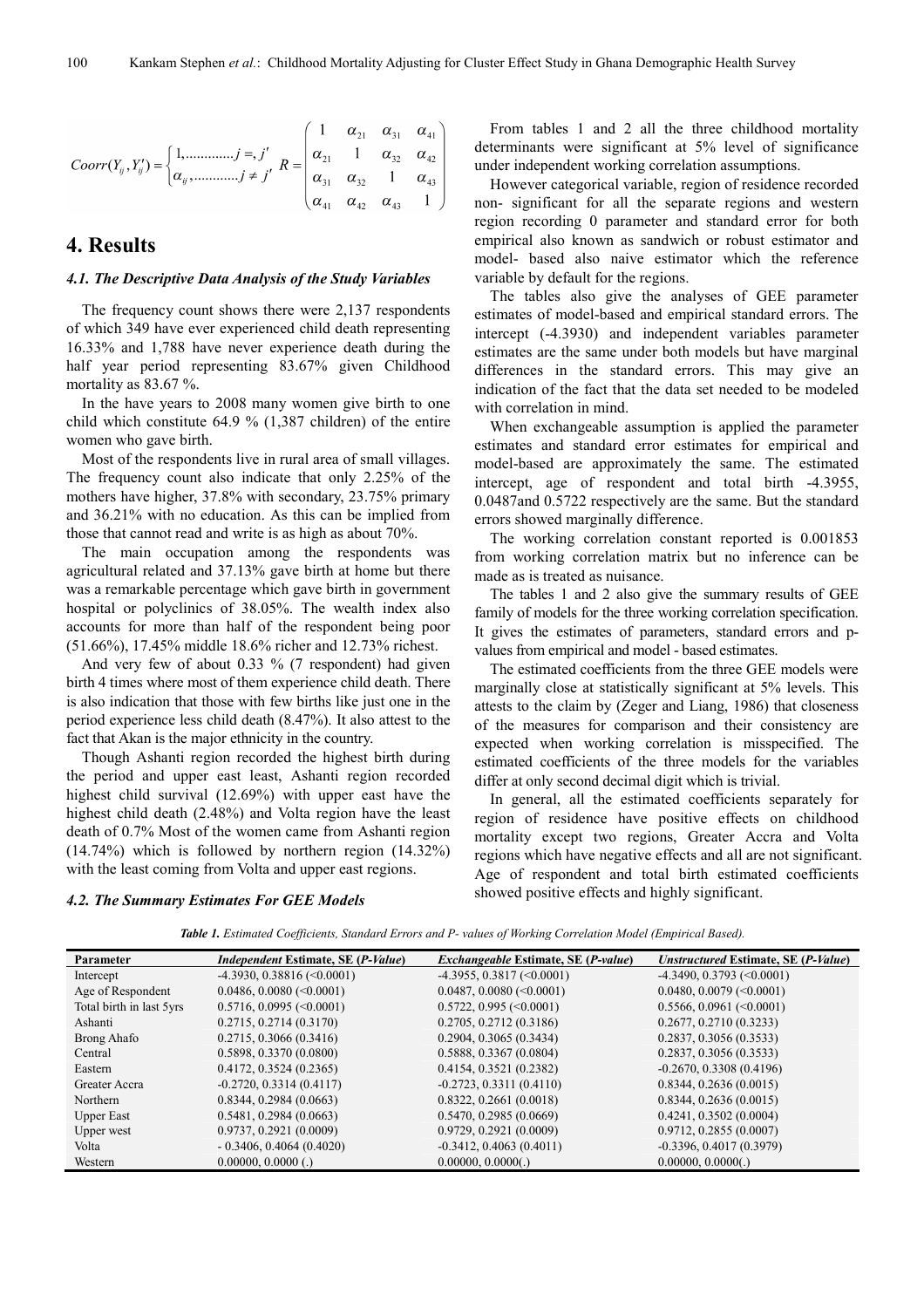| Parameter                | <i>Independent Estimate, SE (P-Value)</i> | <i>Exchangeable Estimate, SE (P-value)</i> | Unstructured Estimate, SE (P-Value) |
|--------------------------|-------------------------------------------|--------------------------------------------|-------------------------------------|
| Intercept                | $-4.3930, 0.3910$ (<0.0001)               | $-4.3955, 0.3817 \approx 0.0001$           | $-4.3490, 0.3916$ (<0.0001)         |
| Age of Respondent        | $0.0486, 0.0083$ (<0.0001)                | $0.0487, 0.0083$ (<0.0001)                 | $0.0480, 0.0081$ (<0.0001)          |
| Total birth in last 5yrs | $0.5716, 0.0972 \, (\leq 0.0001)$         | $0.5722, 0.995 \, (\leq 0.0001)$           | $0.5566, 0.0956 \, (\leq 0.0001)$   |
| Ashanti                  | $0.2715, 0.2829$ (0.3371)                 | 0.2705, 0.2841(0.3412)                     | $0.2677, 0.2839$ (0.3233)           |
| Brong Ahafo              | $0.2915, 0.3093$ $(0.3458)$               | 0.2904, 0.3107(0.3499)                     | $0.2837, 0.3176$ (0.3613)           |
| Central                  | 0.5898, 0.3116(0.0584)                    | $0.5888, 0.3229$ (0.0599)                  | 0.5866, 0.3128(0.3613)              |
| Eastern                  | $0.4172, 0.3081$ (0.1757)                 | $0.4154, 0.3093$ (0.1794)                  | $0.4231$ , $0.3091$ $(0.1710)$      |
| Greater Accra            | $-0.2720, 0.3387$ (0.4217)                | $-0.2723, 0.3399$ (0.4231)                 | $-0.2670, 0.3398$ (0.4320)          |
| Northern                 | 0.8344, 0.2667(0.0018)                    | $0.8322, 0.2681$ (0.0019)                  | 0.8344, 0.2661 (0.0017)             |
| <b>Upper East</b>        | $0.5481, 0.3042$ (0.0716)                 | 0.5470, 0.3058(0.0736)                     | $0.4241, 0.2359$ (0.0003).          |
| Upper west               | 0.9737, 0.2814 (0.0005)                   | $0.9729, 0.2828$ (0.0006)                  | $0.8439, 0.2359$ (0.0005)           |
| Volta                    | $-0.3406, 0.3562$ (0.3390)                | $-0.3412, 0.3578$ (0.3403)                 | $-0.3396, 0.357(0.3415)$            |
| Western                  | 0.00000, 0.0000()                         | 0.00000, 0.0000()                          | 0.00000, 0.0000(.)                  |

*Table 2. Estimated Coefficients, Standard Errors and P-values of Working Correlation Models (Model-Based).* 

# **5. Discussions and Conclusion**

This study examined childhood mortality in Ghana adjusting for cluster effect. The result from the adjusted GDHS-2008 data using specified working correlation attest to the consistent estimates from GEE model. In biomedical data analysis such as GDHS ignoring cluster can lead to inconsistency in estimation.

The adjustments from the specified working correlation yield results which are not the same in model selection but provide useful guide and empirical support which give basically the same interpretation and conclusion. In fitting the model, parameter estimates were approximately the same with differentials in standard errors for working correlation within and across parameters.

This explained the closeness in adjusting for cluster effect in childhood mortality. There are very slight differences in standard errors for both empirical and model base in GEE model for exchangeable. The estimate for working correlation coefficient of approximately 0.002 indicates that is good estimate. Hence probability of a child dying within a enumeration area (Cluster) is estimated at 0.002 which is very small. And that regression model based on GEE is an increasingly important for such data. The results showed that some variables are significant others are less significant.

No significant effects were found in type of residence, sex, religion, literacy, type of drinking water, wealth index, place of delivery and marital status. The study revealed that there is statistically significant effect of Age of mother;the ability of the mother to act promptly in response to her child care turns out to be crucial for the survival of the children from birth to 5 years age, region of residence; the impact of urban-rural settings and total birth in last have years.

The most important determinant of childhood mortality is total birth in the last have years followed by region of residence and the least is age of the mother. While the current study is focused on the enumeration area as cluster, future study can be focused on regional boundaries as clusters. In considering any model or analysis using such data the effect of cluster should be accounted, for effective and efficient results.

The findings suggest that birth intervals should be wide, that within have years at most two children at birth interval of 3 to 4 years. Policies and programs such family planning interventions through widespread health education campaigns and strengthening the health centre facilities and capabilities. This will improve birth intervals and reduce the incidence of higher birth orders at short birth interval.

# **Acknowledgements**

Our first and foremost thanks go to the Most High God who has graciously helped, guided and inspired me. May Jah be praised.

We are also grateful to Prof. S. K Amponsah for his guidance and support. Profound gratitude also goes to the dear one Tabiaah Nyarko Comfort for her support, encouragement and prayers.

## **References**

- [1] Abuqumar, M., Danny, C., & Fred, L. (2010). Impact of parental education on infant mortality in Gaza Strip,. Full Length Research Paper.
- [2] Akoto, & Tambashe. (2000, January 17). S0cioeconomic inequalities of infant and child mortality among rural and urban areas in sub-saharan. Retrieved 2016, from.:. http://www.demogr.mpg.de/Papers/workshops/020619\_paper0 1.pd.
- [3] Balk, P., & Neuman, S. G. (2003). Analysis of Childhood mortality in West Africa Based on their DGHS data. African Indepth Journal.
- [4] Becares, L., Cormack, D., & Harris, R. (2013). Ethnic density and area deprivation: Neighbourhood effects on Maori health and racial discrimination in Aotearoa/New Zealand. Soc Sci Med,. Social Science & Medicine, 88 (PMCID: PMC3725420), 76–82.
- [5] Becher, H. (2010). Analysis of Mortality Clustering at member HDSSs within the INDEPTH Network-an important public health issue. Global Health action Supplement, 3(Sup 1) (PMCID: PMC2935924), 3-7.
- [6] Das Gupta, M. (1990). Death Clustering Mohers Education and Child Mortality. 489-505: Population Studies.
- [7] Espo, M. (2002). Chiild Mortality in Malaw from environmental factors. Health Transition Review.